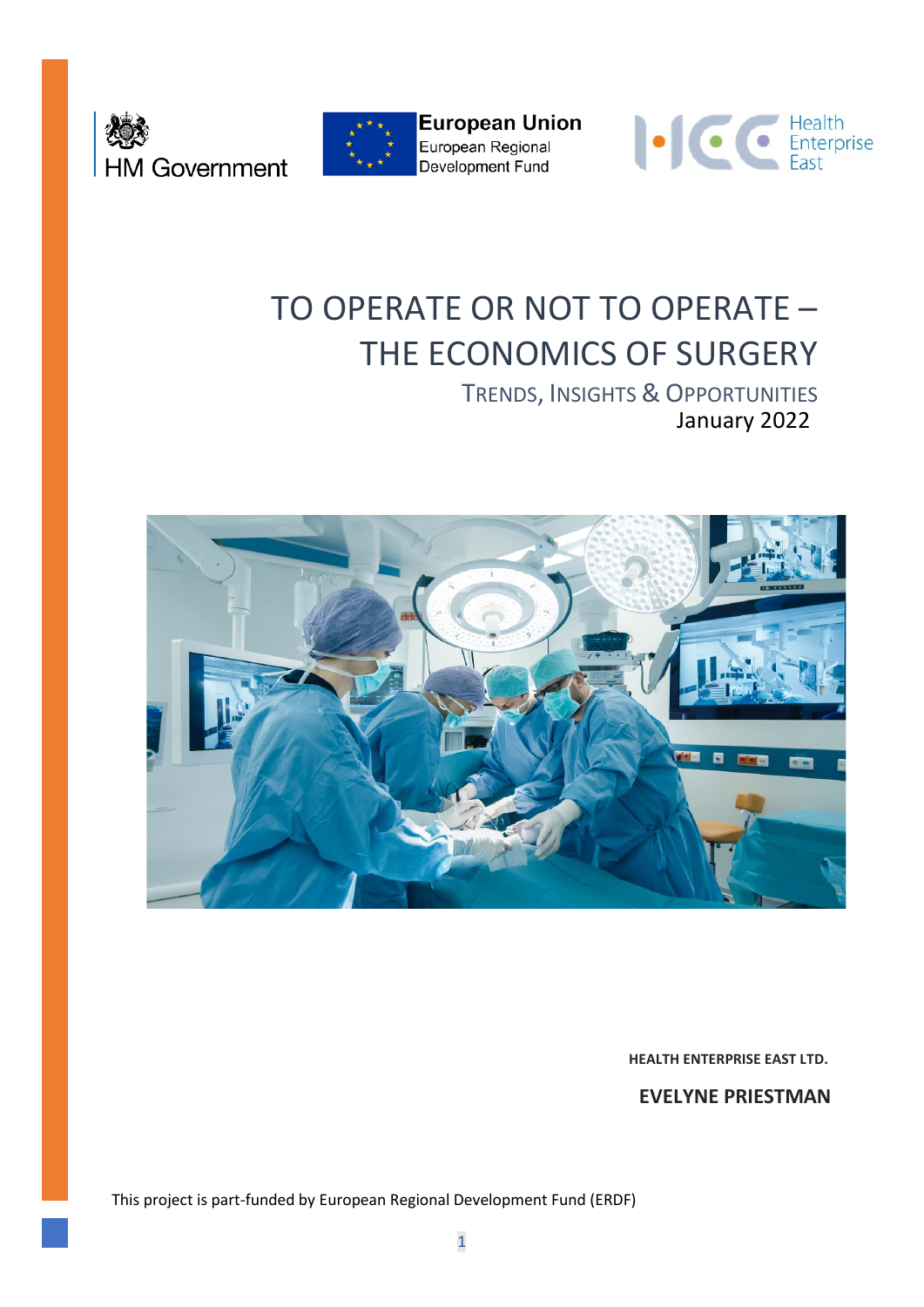#### **Medtech Navigator**

The Medtech Navigator, part-funded by the European Regional Development Fund (ERDF), is a three-year programme, delivered by Health Enterprise East Ltd., to facilitate knowledge exchange between the medtech industry, many of whom are small and medium sized enterprises (SMEs), the NHS, and academia. The programme seeks to enable companies to identify potential market opportunities in a variety of specific disease areas and apply for Innovation Grant funding through the programme, thereby engaging SMEs in new R&D projects that are both customer-focussed and collaborative in nature. This will allow the creation of partnerships between clinicians, academics and industry to develop novel medical technologies which will improve healthcare and quality of life for patients and the healthcare market of the future.

#### **Health Enterprise East Ltd.**

At Health Enterprise East believe in improving healthcare through technology and innovation.

We work with the NHS, medical technology industry and government organisations to help turn innovative ideas into products and services that will benefit patients.

Our experienced team offers clients a diverse range of business and innovation management services. Our strengths include IP management, technology commercialisation, health economics and strategic market access advice.

Based in Cambridge, we work with over 25 NHS organisations nationally and medtech companies globally. Our aim is to help our clients address the challenges faced along the product development pathway, connecting them with relevant healthcare experts and funding opportunities.

#### **Report Summary**

The best surgeons know when not to perform a surgical procedure if the benefit of the treatment is too small to outweigh the potential harm which could be done. If we elevate this principle from the individual patient to all patients in the NHS, knowing the sacrifices to be made, by deciding to undertake a specific surgical intervention, is crucial to ensure the fair and equitable allocation of healthcare resources.

Health economic evaluation provides a vehicle for understanding these opportunity costs and weighing them up against the benefits to be generated for the health of all citizens.

While we cannot expect surgeons to perform a health economic evaluation every time, having an understanding of the consequences of their professional choices will contribute to better decision making and knowing when *not* to operate.

[www.medtechnavigator.co.uk](http://www.medtechnavigator.co.uk/)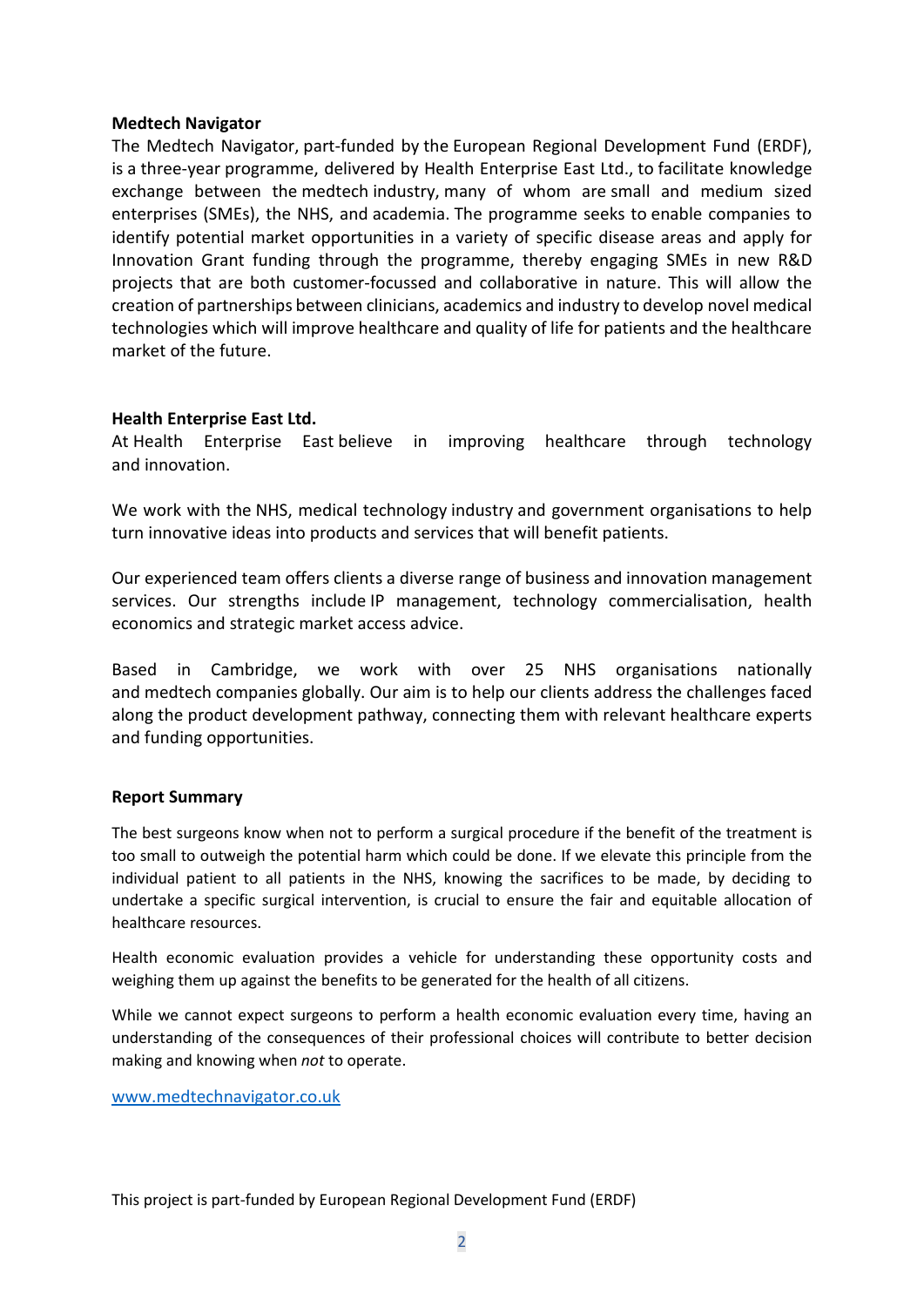# Table of Contents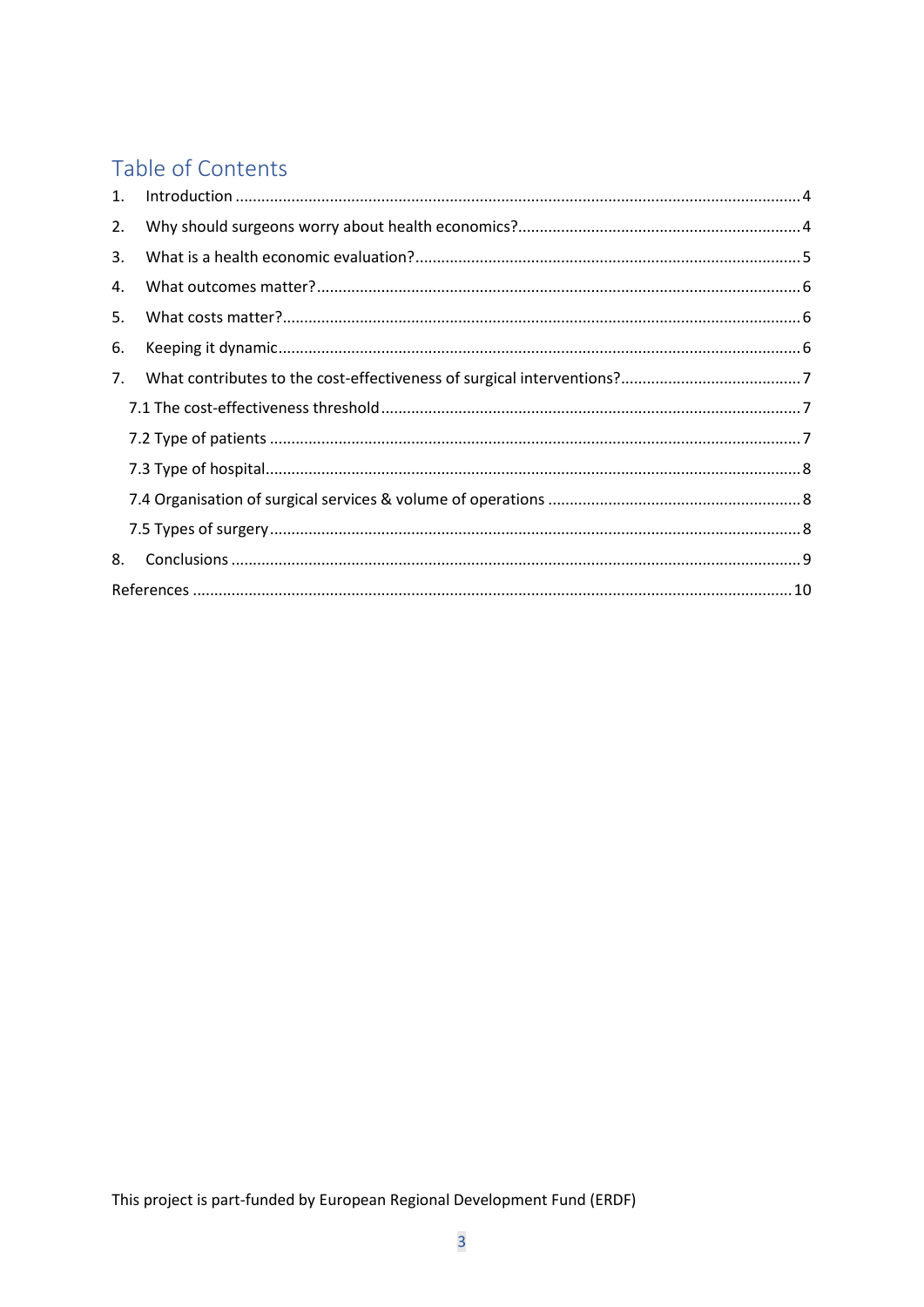# <span id="page-3-0"></span>1. Introduction

Modern surgical care has an impressive armamentarium of surgical procedures – everything from the drainage of a simple abscess, to the repair of complex congenital heart anomalies. Surgical care encompasses the surgical procedure itself, as well as the preoperative treatment of patients, including deciding whether to operate; intraoperative anaesthetic management and postoperative  $care<sup>14</sup>$ .

It is estimated that the total expenditure on surgery in the NHS in England accounts for over 4% of the total NHS budget, with individual theatres costing an average of GBP [1](#page-9-1).5 million a year to run<sup>1</sup>. Unconstrained, national spending on surgical procedures and care can quickly balloon to account for over 50% of spending as a recent evaluation of Medicare spending in the USA revealed<sup>[2](#page-9-2)</sup>.

The efficiency of surgical care and the running costs of operating rooms is coming under increasing scrutiny; cost-transparency and cost-containment measures seek to identify cost-savings without impacting on health outcomes. A cornerstone of many of these measures is making surgeons more aware of the cost implications of their treatment decisions. Furthermore, suppliers of surgical technologies need to recognise that cost is becoming an increasingly important factor in the operating room.

# <span id="page-3-1"></span>2. Why should surgeons worry about health economics?

A BMJ editorial from 1999 stated that "*Good Surgeons know how to operate, better ones when to operate, and the best when not to operate*"[3](#page-9-3) . The very best surgeons sometimes do not perform a surgical procedure if the benefit of the treatment to the patient is too small to outweigh the potential harm which could be done. This can be a difficult decision to take for a surgeon who would like to "test their mettle" by performing ground-breaking and challenging procedures. It takes strength of character, wisdom, experience and courage not to intervene, even though one could.

This decision does not only impact the patient at hand, but the health of other patients. The decision to operate on one patient necessarily means that this surgeon and the surgical support team is not available to tend to other patients. Furthermore, the cost of performing the surgery has budgetary implications which translate into a sacrifice that has to be made in denying healthcare services to other patients, whom we may never know. This sacrifice is known in economics as the "opportunity cost". But is the value of their health necessarily less just because we don't know them?[4](#page-9-4) A public healthcare system such as the NHS has equity concerns that mandate that there should be no discrimination between healthcare recipients<sup>[5](#page-9-5)</sup>. Consequentially, deciding whether, or not, to operate comes with opportunity costs to other patients, who we may not know, but whose lives are nevertheless worth the same.

To account for the harm which could potentially be done to these unknown patients, by operating on the known patient at hand, we need an evaluation of the cost and health outcomes to make an informed decision, based on the overall improvement in health achievable against the resources and cost it requires.

Surgeons who care about all patients, known and unknown, should also consider the cost and benefits of a surgical intervention before taking that decision. While we cannot expect surgeons to perform a health economic evaluation every time, having an understanding of the consequences of their professional choices will contribute to better decision making and knowing when *not* to operate.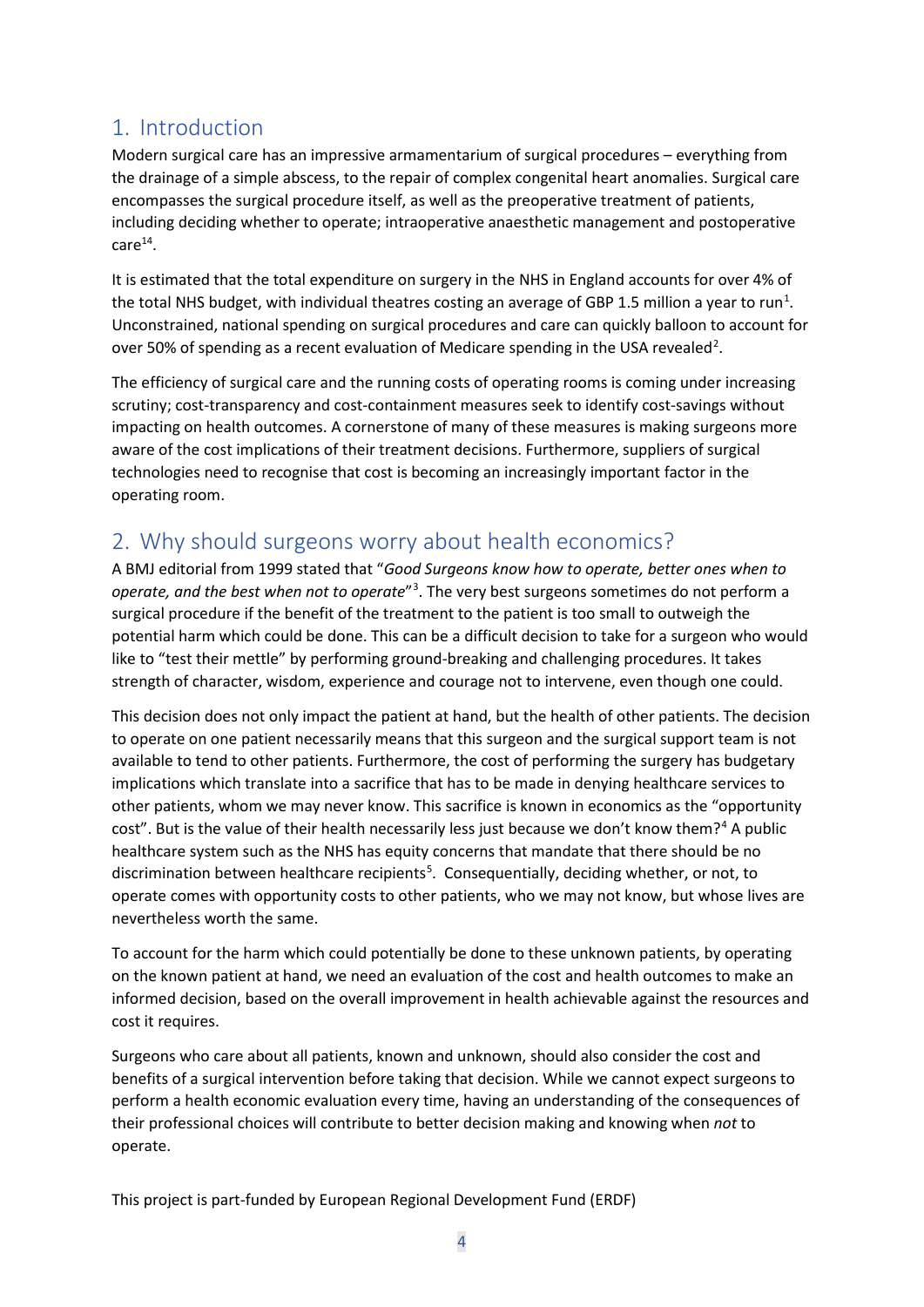# <span id="page-4-0"></span>3. What is a health economic evaluation?

A health economic evaluation compares the cost and consequences of a new surgical intervention ("the innovation") against a relevant alternative, which could either be another surgery or a nonsurgical alternative, or indeed a "do nothing" option. This evaluation can yield four possible scenarios; the innovation can either;

- A. Cost money and improve health
- B. Save money and improve health
- C. Save money and worsen health
- <span id="page-4-2"></span>D. Costs money and worsen health

Each of these scenarios is represented by a quadrant on the cost-effectiveness plane<sup>[6](#page-9-6)</sup> shown in [Figure 1](#page-4-1) below, which represents the incremental costs and benefits of the innovation as compared against the alternative treatment placed at the origin on the graph.



<span id="page-4-1"></span>*Figure 1 - Cost-effectiveness plane. Adapted from Drummond et [al6](#page-4-2)*

Scenario B (South-east quadrant) and scenario D (North-west quadrant) yield clear answers in terms of cost-effectiveness with B being cost-effective but scenario D not. However, scenarios A (Northeast quadrant) and C (South-west quadrant) are not so clear. Scenario A is encountered most frequently in health economic evaluations and involves making a trade-off between the additional benefits on the one hand and increased cost on the other. We can get a sense of this trade-off by dividing the additional costs by the additional benefit of the innovation, giving the additional cost per additional unit of health benefit; this is known as the incremental cost-effectiveness ratio (ICER).

Whether the innovation is considered worthwhile depends on how much the decision-maker or budget holder is willing to sacrifice for that additional unit of health benefit; this is known as the "cost-effectiveness threshold", represented by the dotted line in [Figure 1.](#page-4-1) Beyond the pure monetary cost, this threshold represents the opportunity cost of the health expected to be given up, as a consequence of the incremental cost required to acquire the innovation.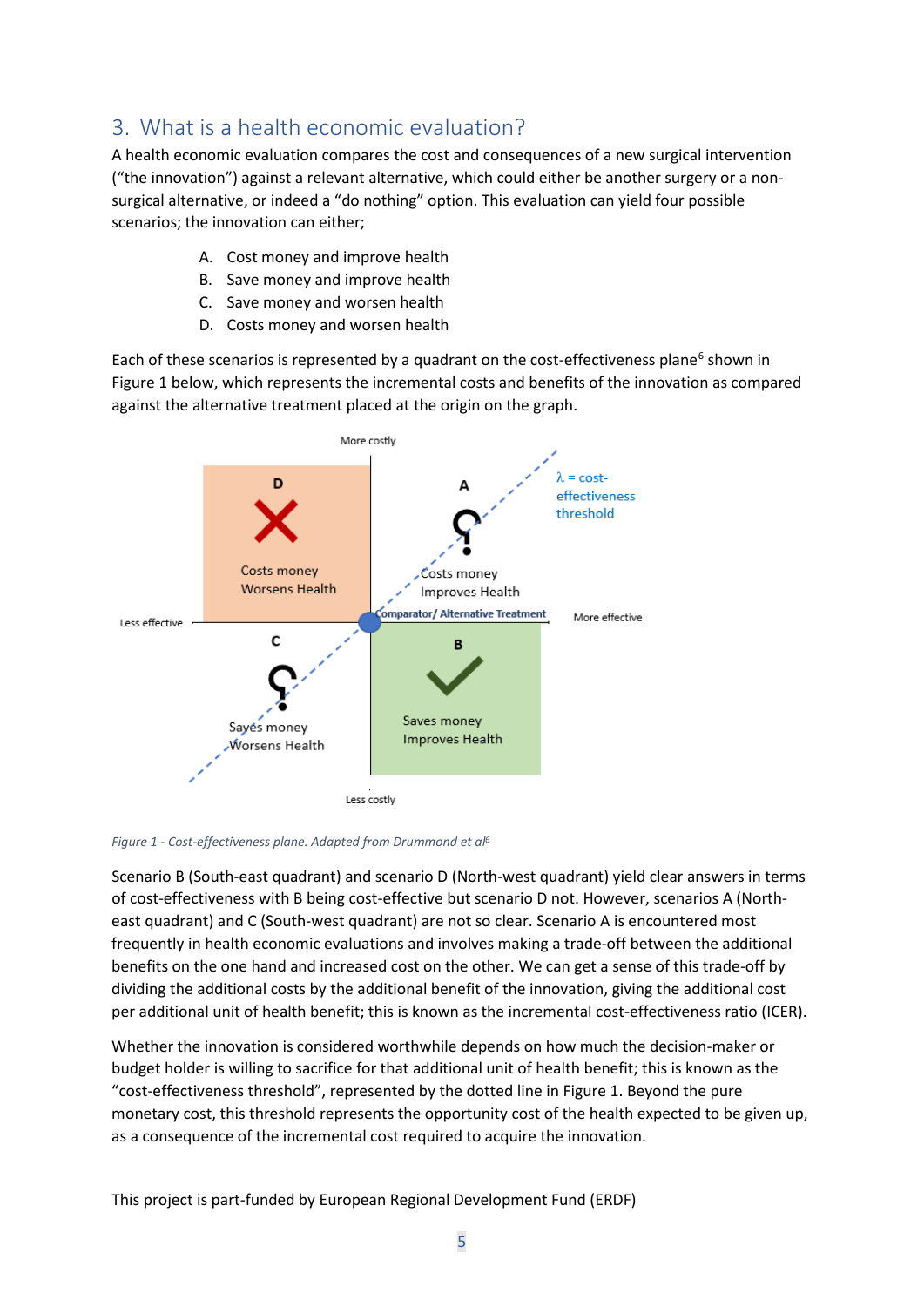# <span id="page-5-0"></span>4. What outcomes matter?

Healthcare systems, such as the NHS and others, have, as their objective, the improvement of the health and well-being of all patients<sup>[7](#page-9-7)</sup>. With this objective comes a need to measure this improvement. To know whether an innovation does more good than harm, health outcomes need to be measured in a way that is comparable across conditions using a generic, single index measure such as, for example, lives saved. However, while this accounts for mortality, it does not indicate morbidity; how much the patient's quality of life is impacted by a condition. To weigh a patient's years of life saved by the quality of that life, one needs to apply a health-related quality of life (HRQoL) weighting to establish Quality-Adjusted Life Years (QALYs). QALYs offer a generic, singleindex preference-based measure of health outcomes that combines gains from reduced mortality (quantity gains) and reduced morbidity (quality gains) $6$ .

An alternative to the QALY is the disability-adjusted life year (DALY), which measures the sum of lifeyears lost due to premature mortality and the years lived with a disability. DALYs are preferred by the World Health Organisation (WHO) $^8$  $^8$  as a way of measuring the burden of diseases on countries.

# <span id="page-5-1"></span>5. What costs matter?

Costing in an economic evaluation involves the identification, measurement and valuation of resources consumed as a result of an intervention. This typically includes resource cost in terms of time spent, use of a facility, use of equipment, use of consumables. Sometimes, the costs incurred may not be confined to the health care sector, such as, for example, the patient-incurred cost of needing to travel to a hospital where their surgery is scheduled, or the cost to a relative who may accompany them to the hospital and care for them after they are discharged.

Which costs should be included depends on the study's perspective; what is relevant to a budgetholder at the local level may be different to what matters to a decision-maker at the national level. In England, the National Institute of Health and Clinical Excellence (NICE) requires that all NHS and social services resource use be included in any submission it receives. Furthermore, any non-health resources differing significantly between interventions being compared should also be included, albeit reported separately<sup>[9](#page-9-9)</sup>.

# <span id="page-5-2"></span>6. Keeping it dynamic

The costs and benefits associated with a healthcare intervention may occur at different times; a heart transplant, for example, may require an investment in the present, but the effects in terms of improved quantity and quality of life accrue for many years in the future. Costs and benefits occurring in the future are typically given less weight than those happening today; this is based on economic theory which postulates that individuals and society prefer to receive something today rather than in the future (a.k.a. the "positive rate of time preference")<sup>[10](#page-9-10)</sup>. To compare the investment made today with a criterion that considers the timing of when the returns will accrue is considered essential in economic analysis.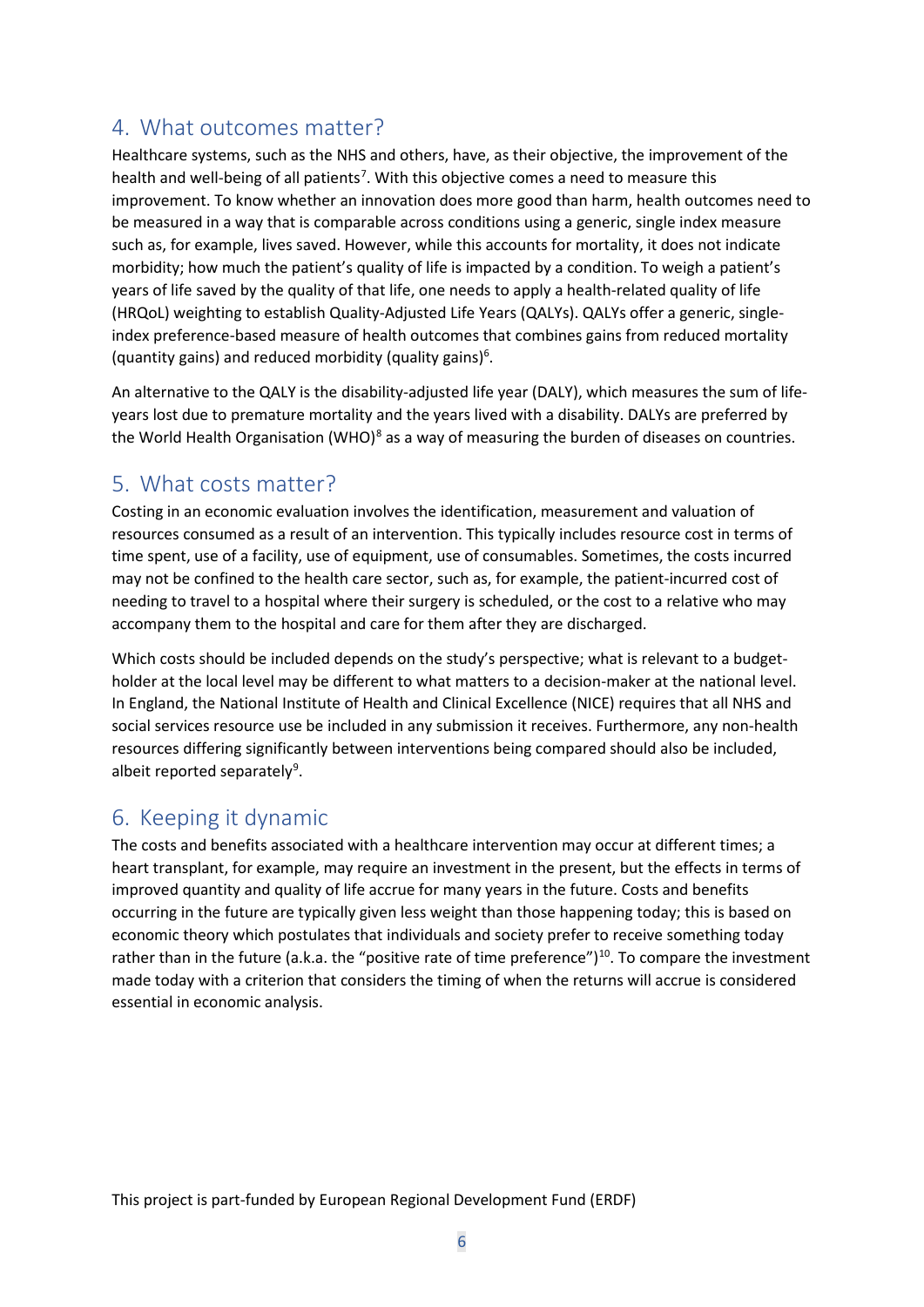# <span id="page-6-0"></span>7. What contributes to the cost-effectiveness of surgical interventions?

### <span id="page-6-1"></span>7.1 The cost-effectiveness threshold

In a budget-constrained system such as the NHS, every decision made comes with an opportunity cost, which represents the benefits foregone as a result of making the decision. Is the sacrifice to be made justified by the incremental improvement in health achievable by a certain surgical intervention? What sacrifices are we prepared to make to approve a certain surgical intervention and improve the life of the recipient? Whichever decision is taken needs to be accountable to the patients who bear the opportunity cost and may be denied access to another intervention.

The answer to this lies in the "cost-effectiveness threshold", which is the price at which the amount of health expected to be lost, as a consequence of the additional cost, is just offset by the health expected to be gained. This threshold is different for each society, as it depends on the relative value people put on health. In England, the threshold applied by NICE is £20,000 to £30,000 per quality-adjusted life-year (QALY)<sup>[11](#page-9-11)</sup>. Consequently, for every £20,000 to £30,000 spent, we would hope to gain more than one QALY for the investment to be considered cost-effective.

### <span id="page-6-2"></span>7.2 Type of patients

The impact of an intervention may well differ with patient characteristics; effects can differ between males and females, between different sub-groups of patients based on co-morbidities and even genetic makeup. Furthermore, the benefits gained may decline with age. All these variables need to be accounted for in a health economic evaluation.

An example is shown in [Figure 2,](#page-7-4) which shows the probability of total hip replacement being costeffective for women and men of different ages $^{12,13}$  $^{12,13}$  $^{12,13}$  $^{12,13}$  $^{12,13}$ ; at the NHS threshold of £20,000 to £30,000 per QALY, hip replacements become less cost-effective at 80 years of age, particularly for women.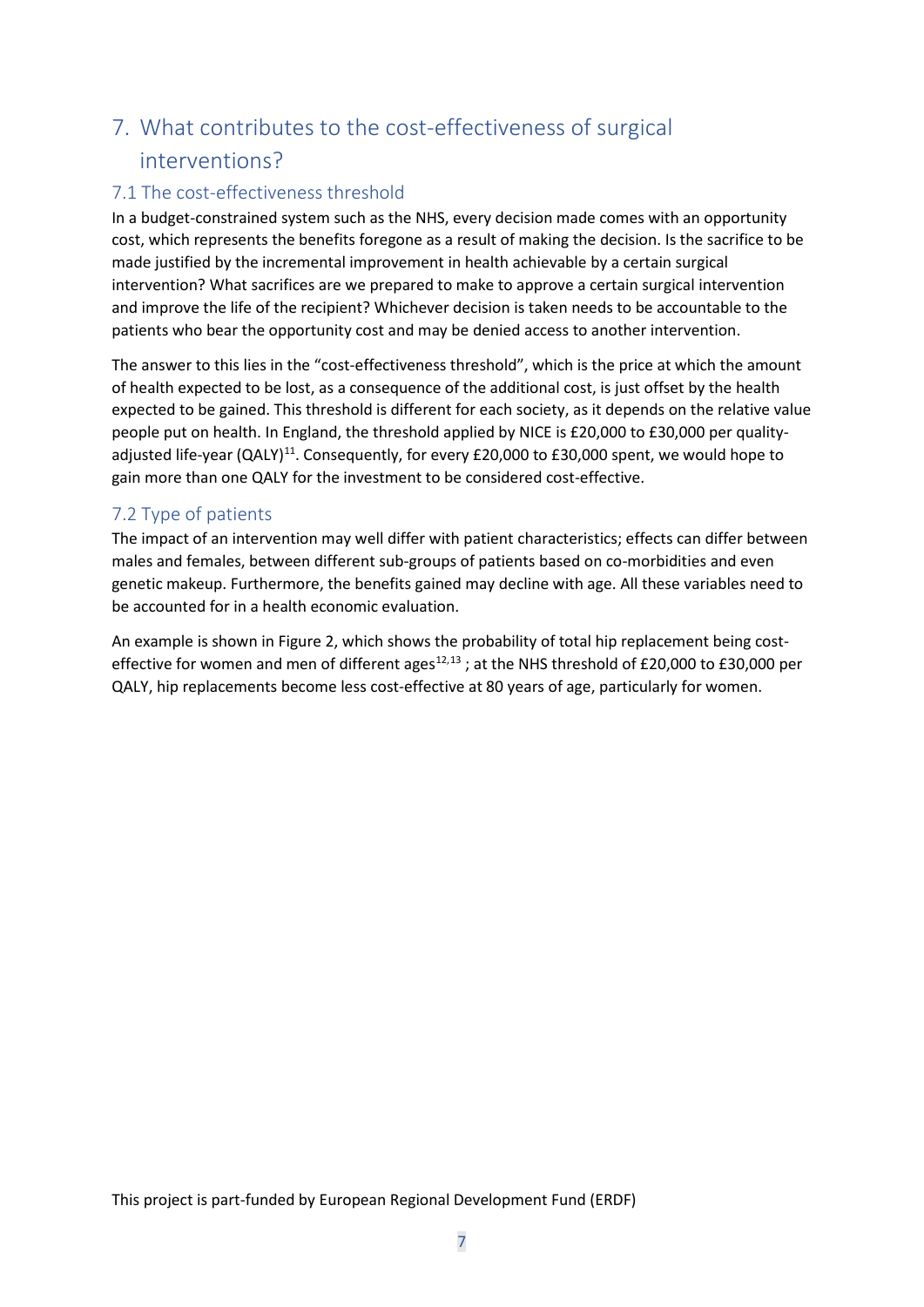

<span id="page-7-3"></span>*Figure 2 - Cost-effectiveness acceptability curve for total hip replacement*

#### <span id="page-7-4"></span><span id="page-7-0"></span>7.3 Type of hospital

The total cost of surgical care also depends on the type of hospital; whether it is public or privately operated, the surgical platform used for delivering services, bed occupancy, length-of-stay and differences in salary structures<sup>14</sup>.

### <span id="page-7-1"></span>7.4 Organisation of surgical services & volume of operations

The volume of surgeries undertaken by a hospital is also an important factor; surgical outcomes tend to be better, and mortality rates lower, for surgeons who undertake the same operation over and over again<sup>[15](#page-9-15)</sup>; the same holds for facilities and hospitals<sup>[16,](#page-9-16) [17](#page-9-17)</sup>. In many cases, cost per operation will be lower at higher volumes because standardisation can reduce cost and allow the cost of any specialist equipment to be spread over a larger number of patients. However, while concentrating surgical services to a smaller number of high-volume hospitals may achieve some economies of scale, the labour intensity of hospital care may limit this. Furthermore, geographical equity in the provision of services and access to care needs to be taken into consideration<sup>18</sup>.

### <span id="page-7-2"></span>7.5 Types of surgery

Though types of surgical interventions do differ in their cost-effectiveness, a comparative evaluation is challenging as other determinants, such as underlying healthcare infrastructure, available equipment and resources, medical staffing (and levels of experience), organisation of care, as well as patient factors all play into the equation. A large number of surgical procedures and variability in operative outcomes, as well as what a society considers to be an acceptable cost-effectiveness threshold, make a listing of procedures by cost-effectiveness difficult.

An evaluation of surgical intervention in low- and middle-income countries (LMIC) by the World Bank<sup>14</sup> using data from Prinja et al<sup>[19](#page-9-19)</sup> shows an overview of the cost-effectiveness of some of the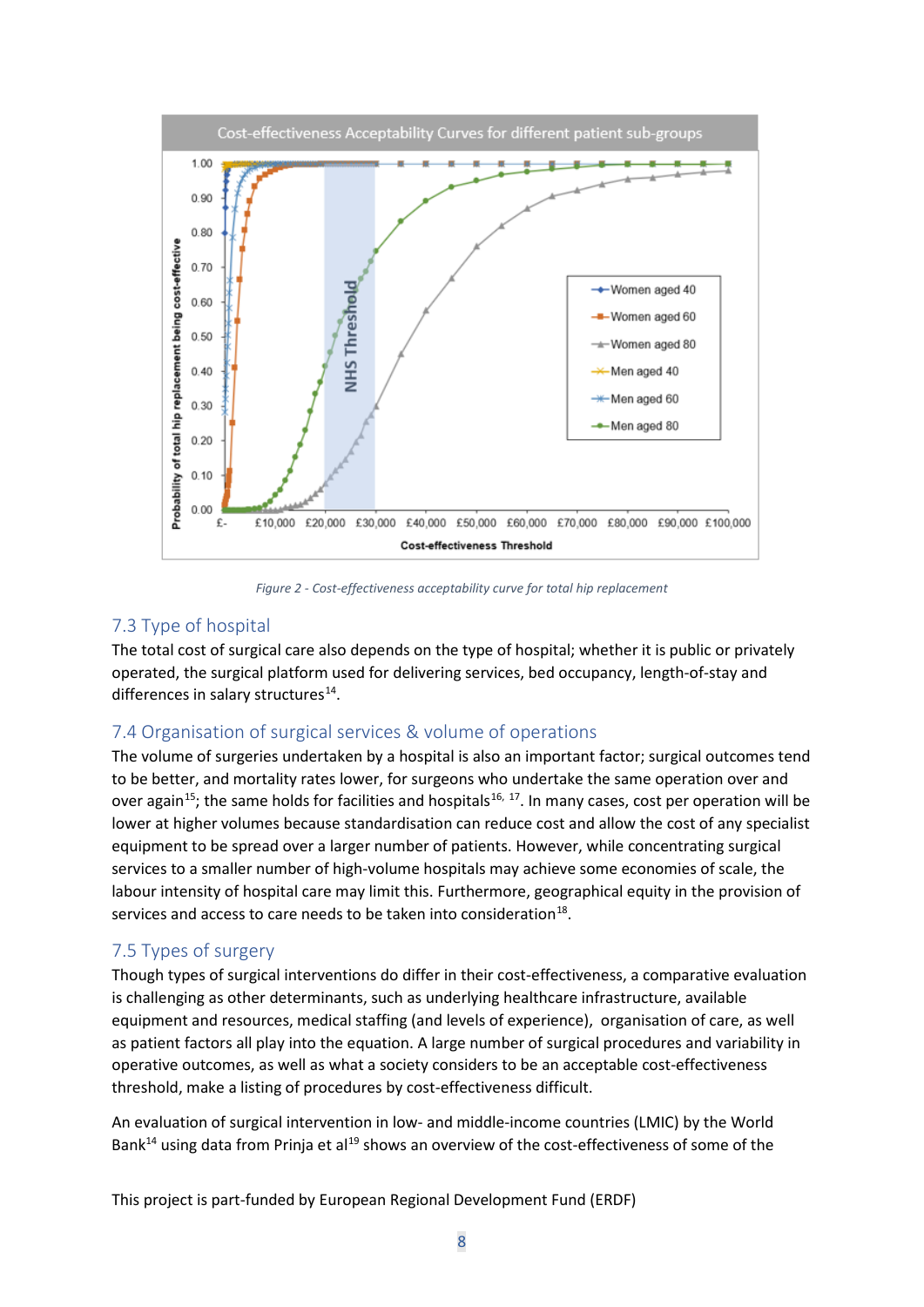

more basic interventions when compared against a non-surgical alternative by using disabilityadjusted life-years (DALYs) as the measure of health outcome (see [Figure 3\)](#page-8-1).

<span id="page-8-1"></span>*Figure 3 - Cost-effectiveness of surgical interventions in low-and middle-income countries*

### <span id="page-8-0"></span>8. Conclusions

The NHS is committed to providing the best value for taxpayers' money and the most effective, fair and sustainable use of finite resources. Given the pressures on our health care systems, health economic evaluations are crucial if we are to allocate scarce resources efficiently and equitably.

Though a full-scale health economic analysis may not be available to a surgeon when faced with an innovative new way of doing surgery, having an appreciation of the opportunity cost can equip a surgeon to make the best decision, not only for the patient in front of him, but for all patients in the national healthcare system. For suppliers of MedTech innovations, proving that their technology not only improves health outcomes but does so at an opportunity cost that is deemed acceptable by the decision makers in the jurisdiction they would like to sell into remains crucial to ensuring successful market uptake.